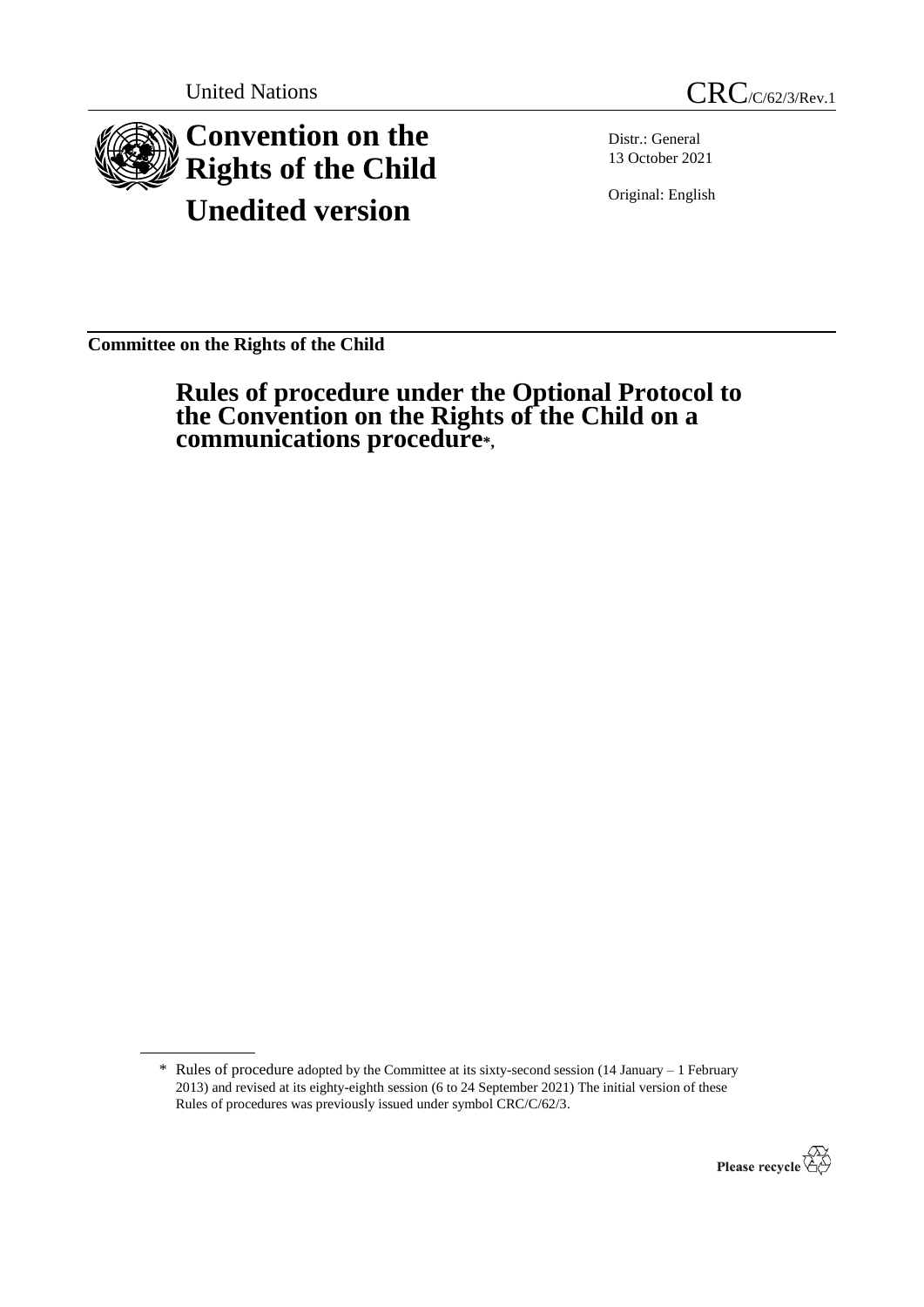| Contents |                                |                                                             |  |                |  |
|----------|--------------------------------|-------------------------------------------------------------|--|----------------|--|
|          | Part one<br>General provisions |                                                             |  |                |  |
|          | Ι.                             | General principles guiding the functioning of the Committee |  |                |  |
|          |                                | Rule                                                        |  |                |  |
|          |                                | 1.                                                          |  | $\overline{4}$ |  |
|          |                                | 2.                                                          |  | 4              |  |
|          |                                | 3.                                                          |  | 4              |  |
|          |                                | 4.                                                          |  | 4              |  |
|          | II.                            | Methods of work                                             |  |                |  |
|          |                                | Rule                                                        |  |                |  |
|          |                                | 5.                                                          |  | 5              |  |
|          |                                | 6.                                                          |  | 5              |  |
|          |                                | 7.                                                          |  | 5              |  |
|          |                                | 8.                                                          |  | 6              |  |
|          |                                | 9.                                                          |  | 6              |  |
|          |                                | 10.                                                         |  | 6              |  |
|          |                                | 11.                                                         |  | 6              |  |
|          | $\sim$ $\sim$ $\sim$           |                                                             |  |                |  |

### Part two

# Procedures for the consideration of individual communications received under the Optional Protocol

#### Rule

| 12. |                                                                                 | 7              |
|-----|---------------------------------------------------------------------------------|----------------|
| 13. |                                                                                 | $\overline{7}$ |
| 14. |                                                                                 | $\overline{7}$ |
| 15. |                                                                                 | 8              |
| 16. |                                                                                 | 8              |
| 17. |                                                                                 | 9              |
| 18. |                                                                                 | 9              |
| 19. |                                                                                 | 10             |
| 20. |                                                                                 | 11             |
| 21. |                                                                                 | 11             |
| 22. | Communications declared admissible prior to the submission of the State party's |                |
|     |                                                                                 | 11             |
| 23. |                                                                                 | 12             |
| 24. |                                                                                 | 12             |
| 25. |                                                                                 | 12             |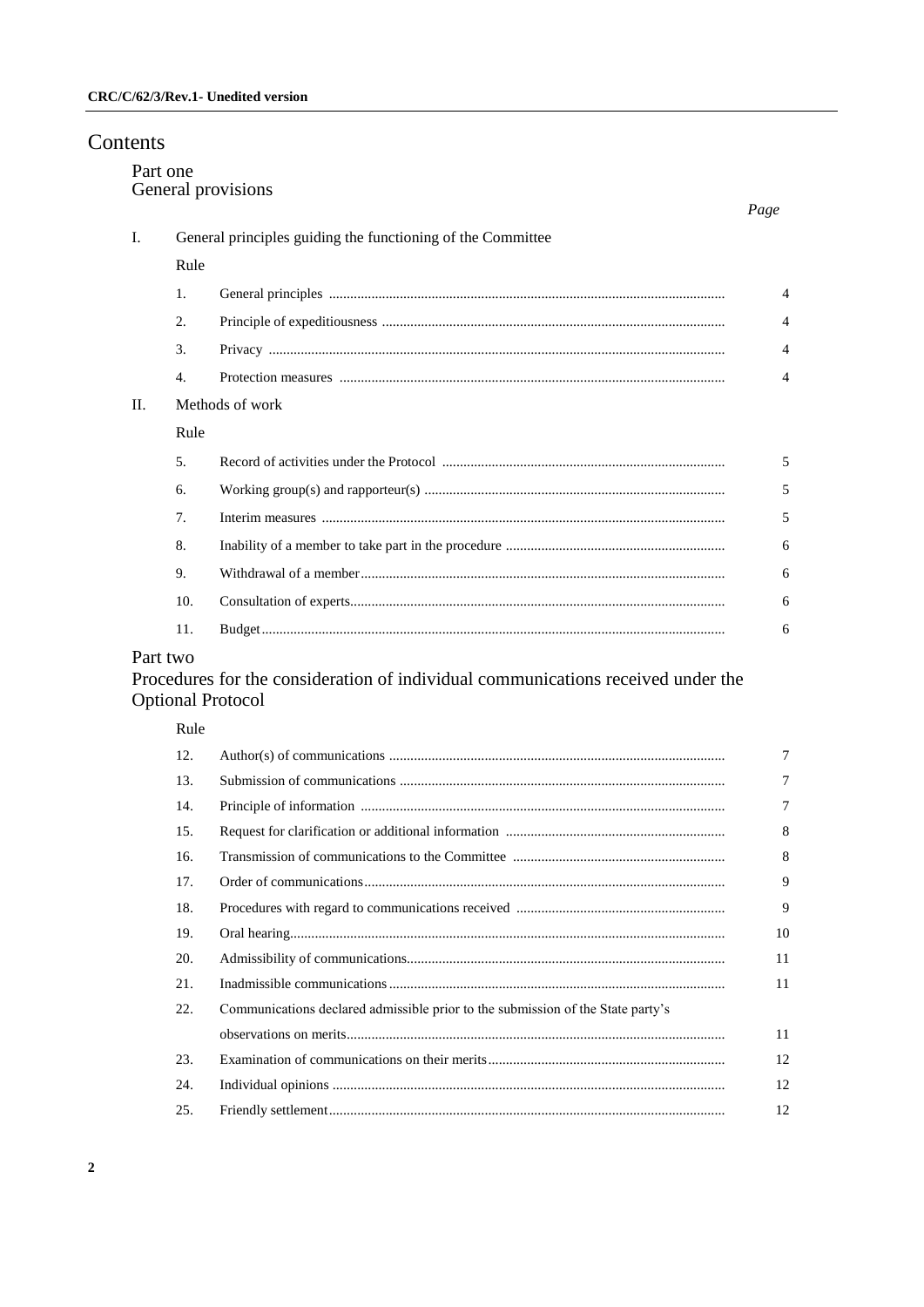| -26. |                                                                                      | 13 |
|------|--------------------------------------------------------------------------------------|----|
| 27.  | The Committee's decision on the admissibility, pursuant to a friendly settlement and |    |
|      |                                                                                      | 13 |
| 28.  | Follow-up to Views of the Committee and friendly settlement agreements               | 14 |
| 29.  |                                                                                      | 15 |

# Part three

# Proceedings under the inquiry procedure of the Optional Protocol

## Rule

| 30. | 15 |
|-----|----|
| 31. | 16 |
| 32. | 16 |
| 33. | 16 |
| 34. | 16 |
| 35. | 16 |
| 36. | 17 |
| 37. | 17 |
| 38. | 18 |
| 39. | 18 |
| 40. | 18 |
| 41. | 19 |
| 42. | 19 |
|     |    |

# Part four

# Proceedings under the inter-State communications procedure of the Optional Protocol

### Rule

|     | 19 |
|-----|----|
| 44. | 20 |
| 45. | 20 |
|     | 20 |
|     | 20 |
| 48. | 20 |
| 49. | 21 |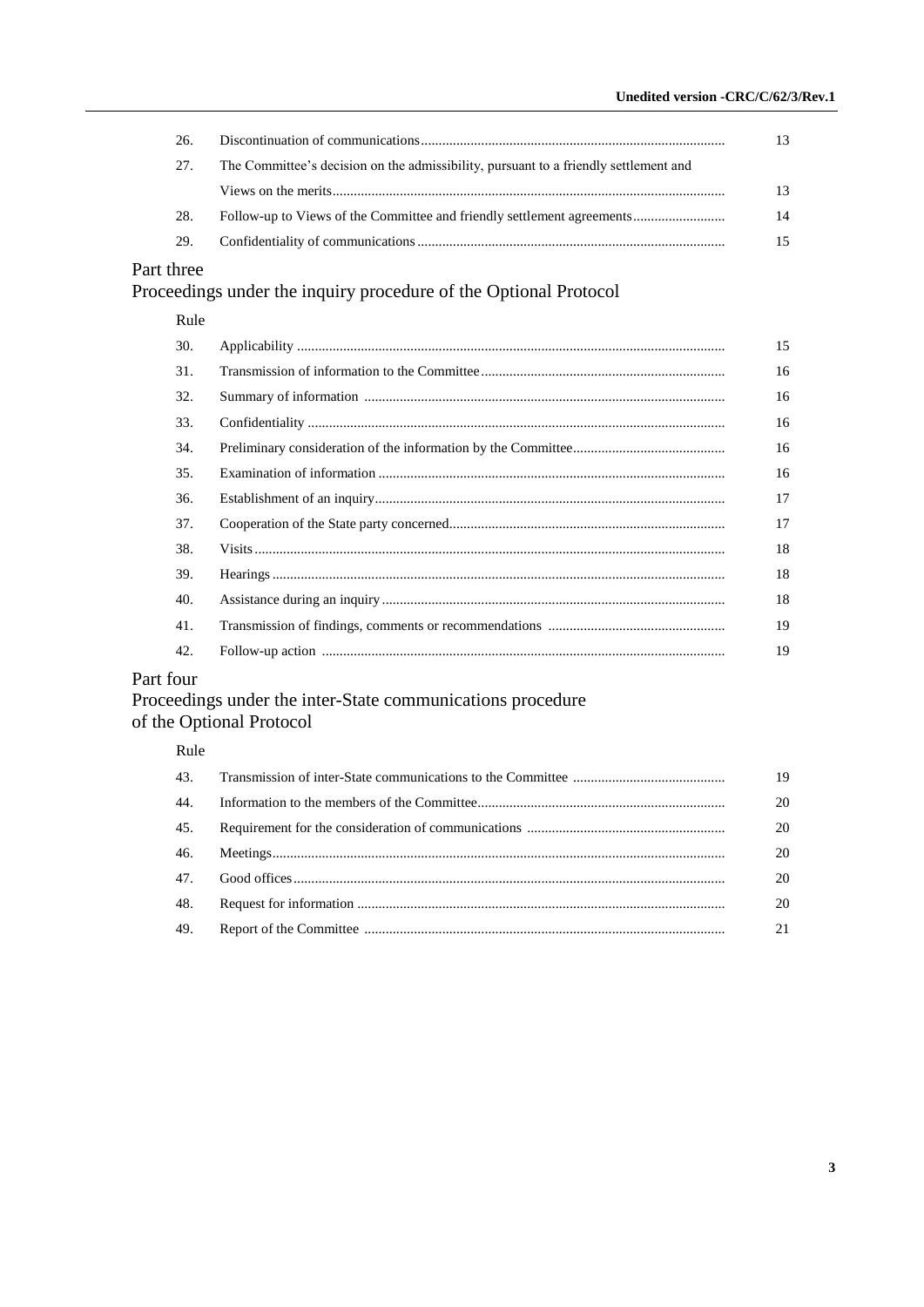# **Part one General provisions**

The general provisions apply to all procedures, be they individual communications, the inquiry procedure, or inter-State communications.

### **I. General principles guiding the functioning of the Committee**

### **General principles Rule 1**

1. In fulfilling all functions conferred on it by the Optional Protocol to the Convention on the Rights of the Child on a communications procedure (the Protocol), the Committee shall be guided by the principle of the best interests of the child(ren). It shall also have regard for the rights and views of the child(ren), the views of the child(ren) being given due weight in accordance with her/his/their age and maturity.

2. In doing so, the Committee shall take all appropriate measures to ensure that the child(ren) is/are not subject to improper pressure or inducement by those acting on her/his/their behalf.

### **Principle of expeditiousness Rule 2**

For any action undertaken under the Protocol and at any stage of the procedure, the Committee shall handle communications expeditiously and avoid unnecessary delays. It shall also encourage the parties to avoid unnecessary delays.

### **Privacy Rule 3**

The identity of any individual or groups of individuals concerned by any action undertaken under the Protocol shall not be revealed publicly without her/his/their express consent.

### **Protection measures Rule 4**

When the Committee receives reliable information that a State party has not complied with its obligations under article 4, paragraph 1, of the Protocol to take all appropriate measures to ensure that individuals under its jurisdiction are not subjected to any human rights violations, ill-treatment or intimidation as a consequence of communications or cooperation with the Committee, it may request the State party to adopt and take all appropriate measures urgently to stop the breach reported and submit written explanations and clarifications thereon to the Committee. Compliance with this request shall be monitored. The Committee may also issue public statements in this regard and take such action as may be appropriate.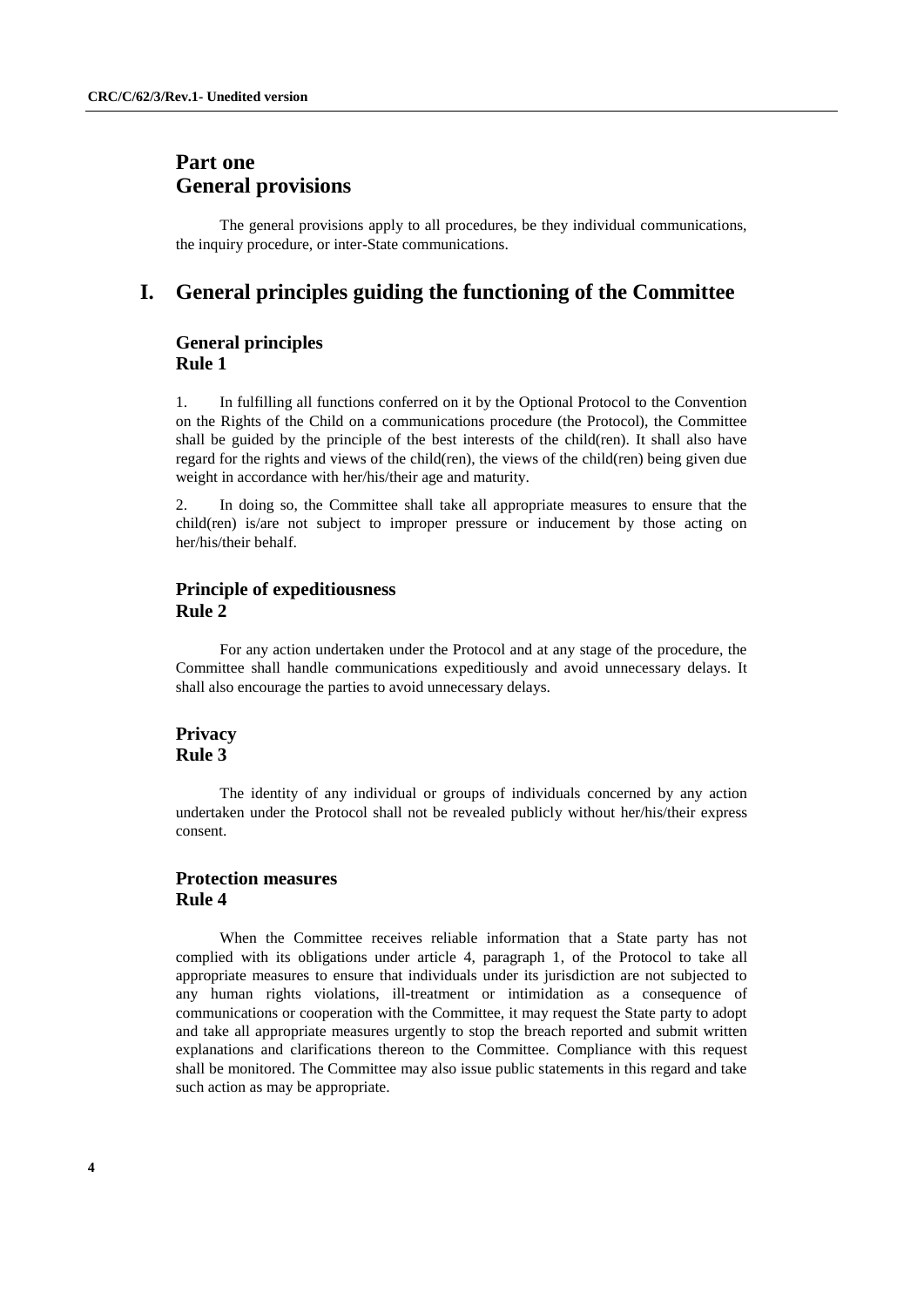### **II. Methods of work**

### **Record of activities under the Protocol Rule 5**

The Secretary-General shall maintain a permanent record of all individual communications, information indicating grave or systematic violations by a State party and inter-State communications brought to the attention of the Committee and shall make all the information available to any member of the Committee upon her/his request in the language of submission.

### **Working group(s) and rapporteur(s) Rule 6**

1. The Committee may establish working group(s) and may designate rapporteur(s) to make recommendations to the Committee and to assist it in any manner in which the Committee may decide.

2. The rules of procedure of the Committee shall apply, as appropriate, to the meetings of the working group(s) established under the present rule and to the activities of the designated rapporteur(s).

#### **Interim measures Rule 7**

1. At any time during the procedure and before the Committee reaches a determination on the merits of an individual or inter-State communication or on the findings of an inquiry, it may transmit to the State party concerned for its urgent consideration a request that the State party take such interim measures as may be necessary in exceptional circumstances to avoid possible irreparable damage to the victim(s) of the alleged violations.

2. The Committee may designate a rapporteur or working group who may, on behalf of the Committee, request the State party concerned to take such interim measures as the rapporteur or working group considers necessary to avoid possible irreparable damage to the victim(s) of the alleged violation. The rapporteur or working group shall thereafter and as soon as possible inform the Committee of the action taken in this regard.

3. Where the Committee requests interim measures under paragraph 1, the request shall state that this does not imply a determination on the admissibility or on the merits of the individual or inter-State communication, or on the findings of the inquiry procedure.

4. The Committee, a rapporteur or working Group shall monitor compliance with its/ her/his request for interim measures and may request the State party to adopt and take all appropriate measures to comply with that request. The Committee, a rapporteur or working group may also issue public statements in this regard.

5. The State party concerned may present arguments at any stage of the proceedings if it considers that the request for interim measures should be lifted or is no longer justified.

6. The Committee, a rapporteur or working group may withdraw a request for interim measures at any stage of the proceedings on the basis of information received from the parties concerned in the individual communication, the inquiry procedure or the inter-State communication.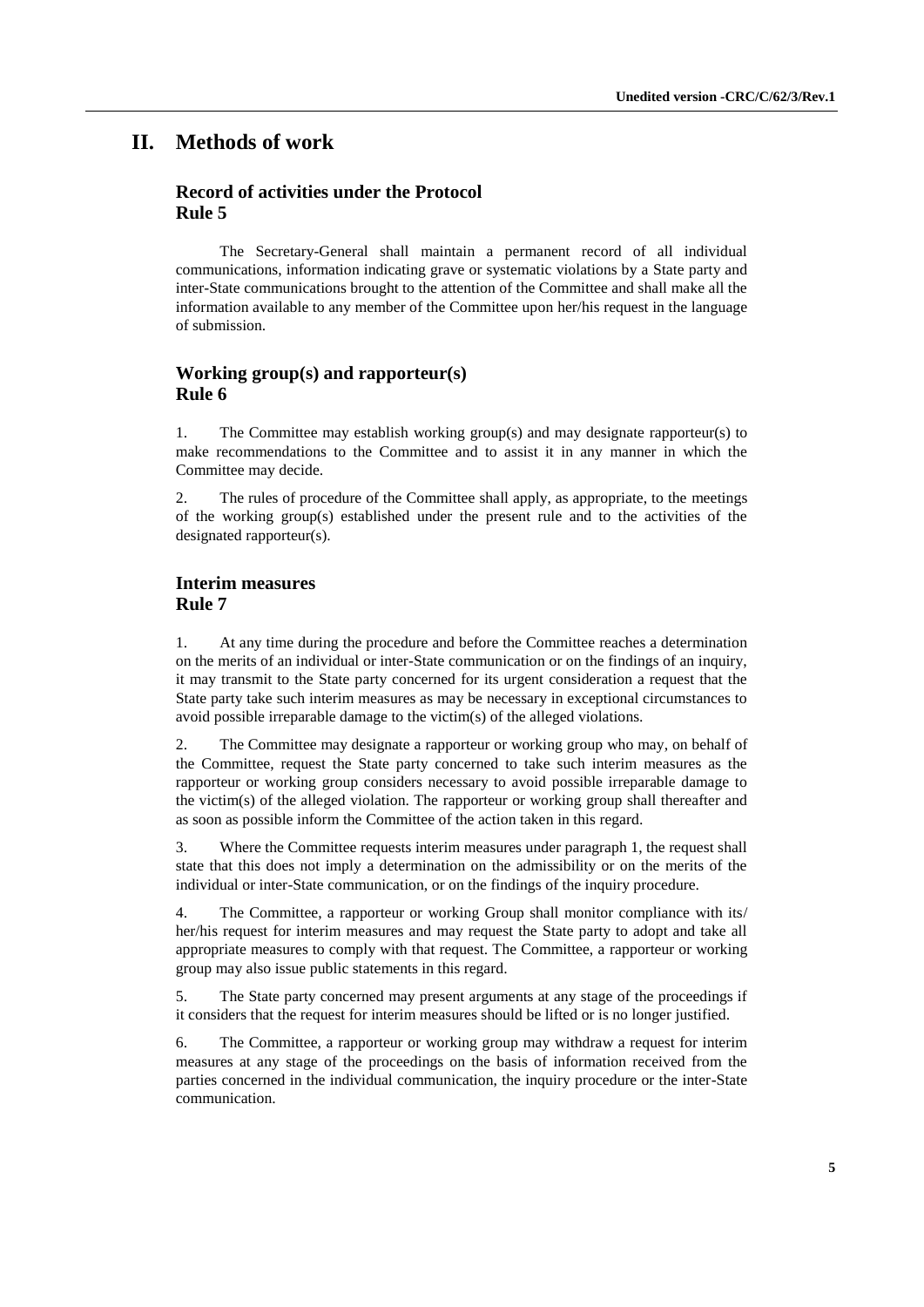7. Where the Committee, a rapporteur or working group has requested interim measures, the Committee shall expedite the consideration of the individual or inter-State communication or the inquiry.

### **Inability of a member to take part in the procedure Rule 8**

1. A member of the Committee shall not participate in, be present during, or influence in any way the procedure if:

(a) The member is a national of the State against which the case is directed;

(b) The member has a personal or professional interest in the case, or if any other real or perceived conflict of interest is present;

(c) The member has participated, in any capacity, in the making and adoption of any decision on the communication other than under the procedures applicable to this Protocol, the Convention or the substantive Optional Protocols thereto.

2. Any question that may arise under paragraph 1 above shall be decided by the Committee without the participation of the member concerned.

### **Withdrawal of a member Rule 9**

If, for any reason, a member considers that she or he should not take part or continue to take part in the examination of a communication, the member shall withdraw and shall inform the Chairperson of her/his decision to do so.

### **Consultation of experts Rule 10**

1. Where needed, the Committee may consult with independent experts, at its own initiative.

2. The Committee may also consult with independent experts at the request of any of the parties. If an expert is recommended by one of the parties, the other party will have the opportunity to propose an additional or alternative expert. The Committee will take the final decision on which expert it wishes to consult.

### **Budget Rule 11**

The Secretary-General will provide the necessary financial resources for the Committee's activities under the Protocol.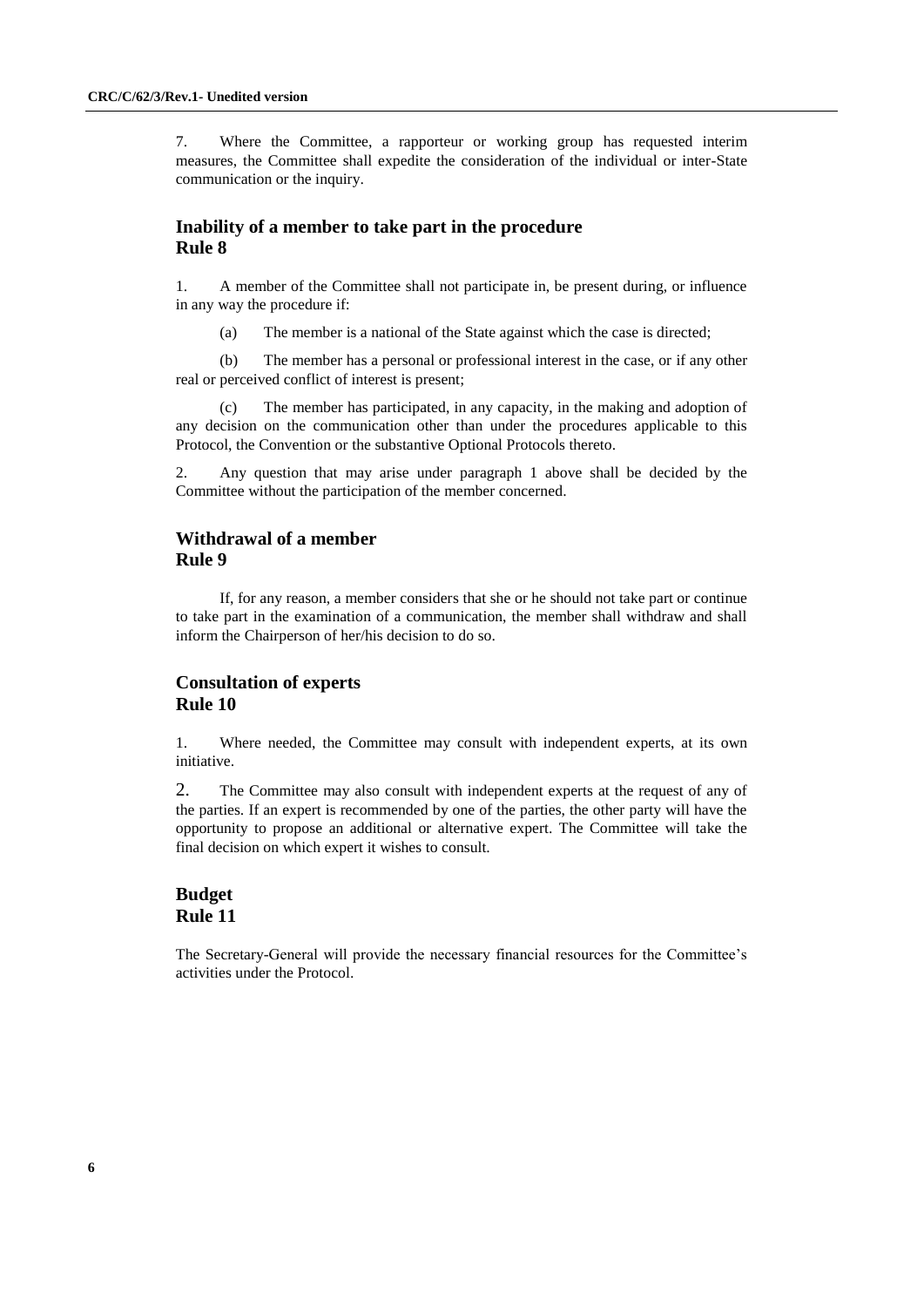# **Part two Procedures for the consideration of individual communications received under the Optional Protocol on a communications procedure**

### **Author(s) of communications Rule 12**

In the present rules, the author(s) of an individual communication means the person(s) who is/are submitting the individual communication, whether the alleged victim(s) or not. The fact that the alleged victim(s) is/are represented does not mean that he/she/they cannot correspond with the Committee directly.

### **Submission of communications Rule 13**

1. Communications may be submitted by an individual or group of individuals, within the jurisdiction of a State party, claiming to be victim(s) of a violation of the provisions of the Convention and/or the substantive Optional Protocols thereto by this State party, regardless of whether their legal capacity is recognized in the State party against which the communication is directed.

2. Communications may also be submitted by their designated representatives, or by others acting on behalf of the alleged victim(s) with their express consent. Where there is a concern that representation, despite the victim's(s') consent may be a result of improper pressure or inducement, the Committee may instruct the Secretary-General to request additional information or documents, including from third party sources in accordance with rule 23, paragraph 1, of the present rules, that show that the submission of a communication on the alleged victim's(s') behalf is not a result of improper pressure or inducement and is in the best interests of the child. Any such request shall remain confidential and does not in any way imply that these third parties become a party to the proceedings.

3. Notwithstanding paragraph 2 of the present rule, communications may be submitted on behalf of the alleged victim(s) without such express consent, provided that the author(s) can justify her/his/their action and the Committee deems it to be in the best interests of the child. If possible, the alleged victim(s) on whose behalf the communication is presented may be informed of the communication and her/his/their views shall be given due weight in accordance with her/his/their age and maturity.

### **Principle of information Rule 14**

1. The Committee, through the Secretary-General, shall provide prompt and adequate information to author(s) on the timing and progress of the proceedings as well as on the decision regarding their case, when necessary. The information will be provided in an appropriate and accessible format for adults and children alike, adapted, to the extent possible, to the age and maturity of the author(s).

2. Any request from the Committee for further clarification and information, throughout the proceedings, shall be made in a format/formats appropriate and accessible to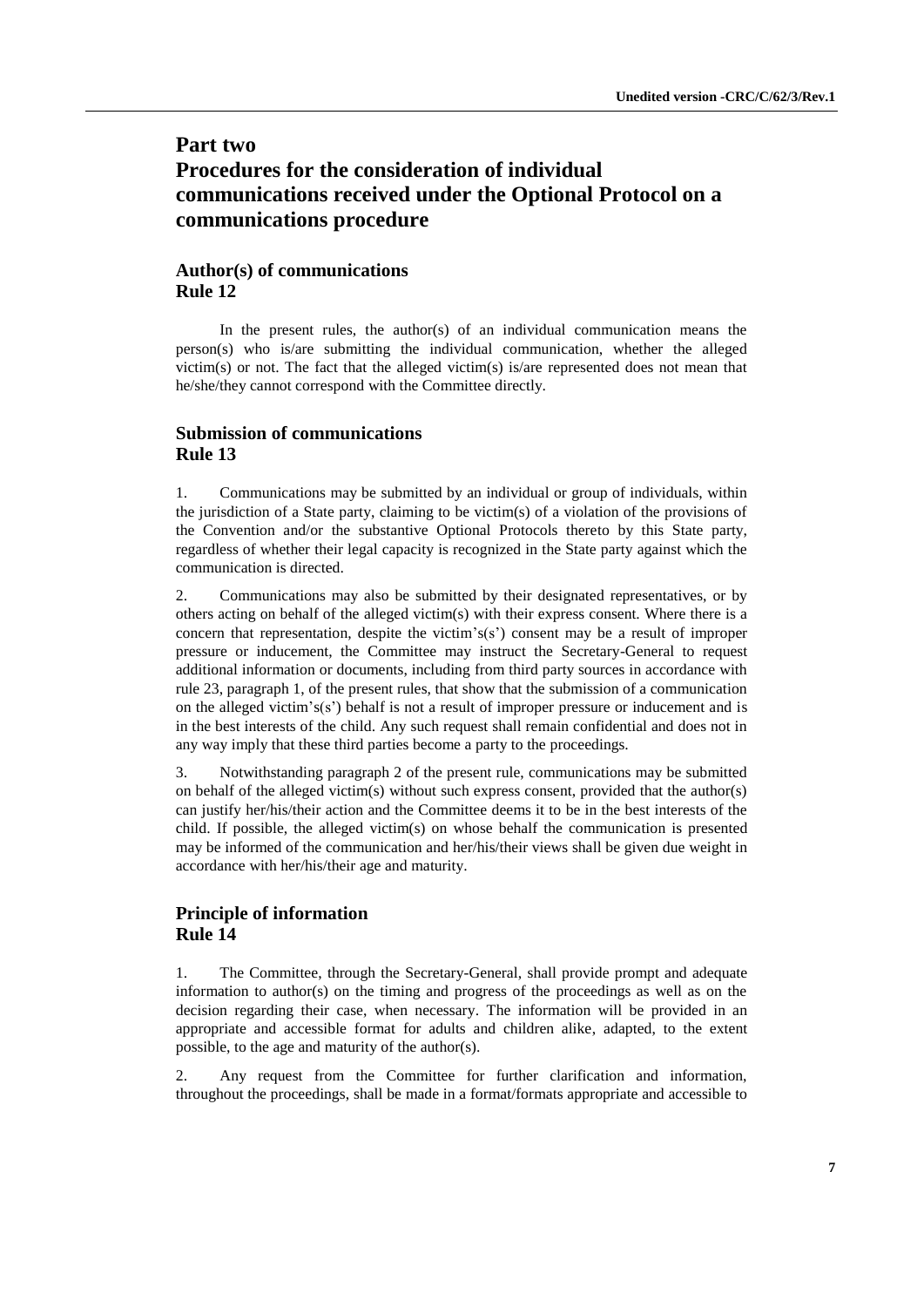adults and children alike, to the extent possible, in view of the age and maturity of the child(ren), even if the latter is/are represented by an adult.

### **Request for clarification or additional information Rule 15**

1. The Secretary-General may request where necessary clarification from the author(s) and/or alleged victim(s) of a communication, including:

(a) The name, address, date of birth of the author(s) and/or alleged victim(s) and verification of the author's(s')/ alleged victim's(s') identity(ies);

(b) A confirmation of representation for the author(s) if the author(s) submit(s) the communication on behalf of the alleged victim(s);

(c) Information on how the action or inaction of a State party has had an adverse effect on the child(ren);

(d) Whether the communication is in the child's best interests;

(e) Whether the author(s) and/or alleged victim(s) wish their identity(ies) to be revealed in the Committee's final decision pursuant to article 4, paragraph 2, of the Protocol;

- (f) The name of the State party against which the communication is directed;
- (g) The object of the communication;
- (h) The facts of the claim;

(i) Steps taken to exhaust all available domestic remedies or information on why the author(s) consider the domestic remedies unreasonably prolonged or not likely to bring effective relief;

The extent to which the same matter has been or is being examined under another procedure of international investigation or settlement;

(k) The provision(s) of the Convention and/or the substantive Optional Protocols thereto alleged to have been violated.

2. When requesting clarification or additional information, the Secretary-General shall, in an appropriate and accessible format, indicate a reasonable time limit within which such information should be submitted. Such time limit may be extended in appropriate circumstances.

3. The Committee may adopt an appropriate and accessible format, adapted, to the extent possible, to the age and maturity of the child, to facilitate requests for clarification or additional information from the author(s) and/or alleged victim(s) of a communication. When choosing the format, the Committee will have regard to the principles of articles 2 and 3 of the Protocol, in particular to prevent improper pressure or inducement of the child. It may also include a set of specific questions on whether the communication is in the child's best interests.

### **Transmission of communications to the Committee Rule 16**

1. The Secretary-General shall bring to the attention of the Committee, in accordance with the present rules, communications that are, or appear to be, submitted for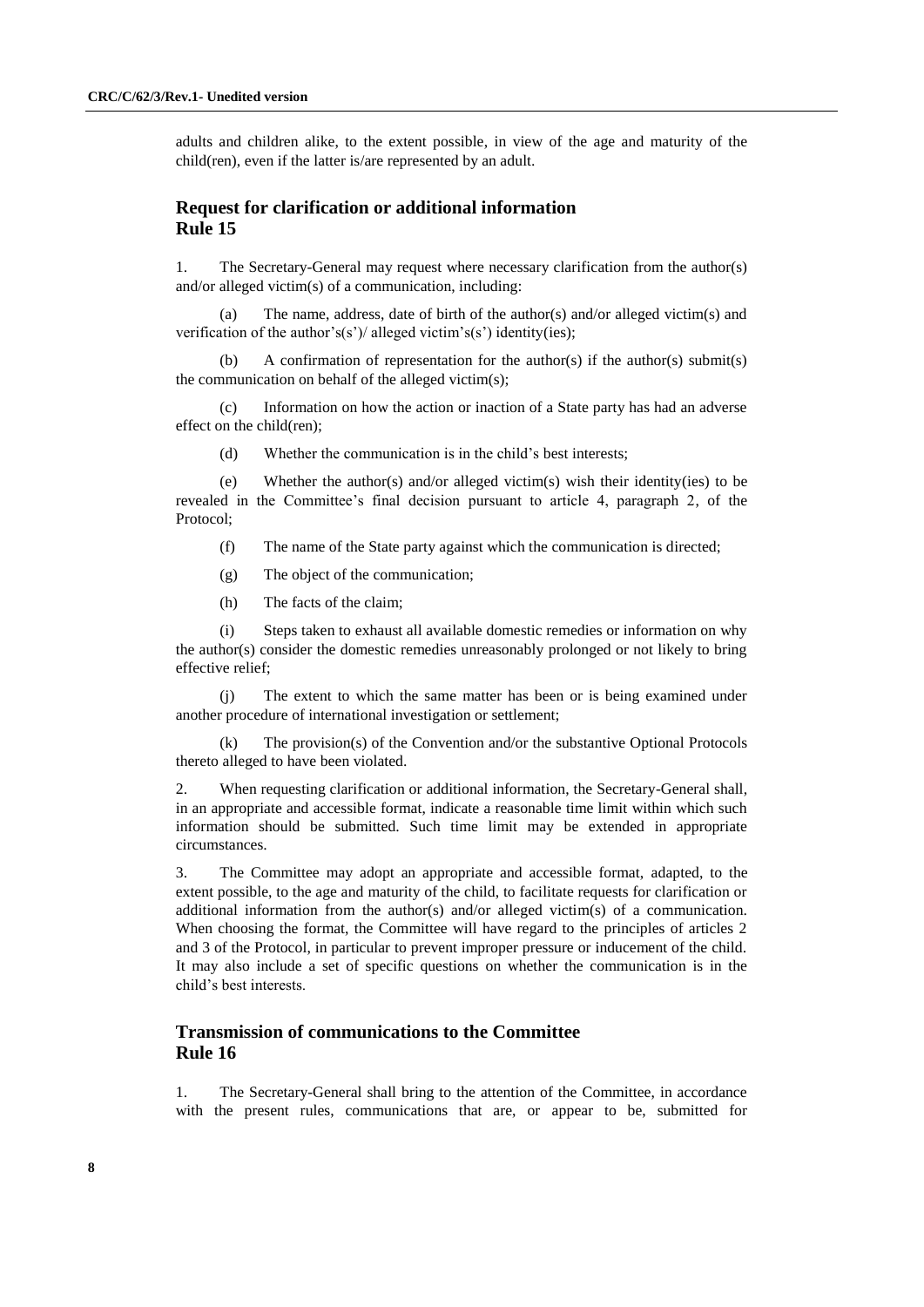consideration by the Committee under article 5 of the Optional Protocol on a communications procedure.

2. The Secretary-General may request clarification from the author(s) of a communication as to whether the communication is meant to be addressed to the Committee for consideration under article 5 of the Protocol. Where there is doubt as to the wish of the author(s), the Secretary-General will bring the communication to the attention of the Committee.

3. No communication shall be received by the Committee if:

(a) It concerns a State that is not party to the Protocol;

(b) In accordance with article 1, paragraph 2, of the Protocol, it concerns violations of rights set forth in an instrument to which the State is not a party;

(c) It is anonymous;

(d) It is not in writing. This is without prejudice to non-written materials that could be provided to supplement the written submissions;

It constitutes an abuse of the right of submission of such communications or is incompatible with the provisions of the Convention and/or the substantive Optional Protocols thereto;

(f) The same matter has already been examined by the Committee or has been or is being examined under another procedure of international investigation or settlement;

All available domestic remedies have not been exhausted. This rule shall not apply where the application of the remedies is unreasonably prolonged or unlikely to bring effective relief;

(h) It is manifestly ill-founded or not sufficiently substantiated;

(i) It concerns facts that occurred prior to the entry into force of the present Protocol for the State party concerned, unless those facts continued after that date; and if it

Is not submitted within one year after the exhaustion of domestic remedies, except in cases where the author(s) can demonstrate that it had not been possible to submit the communication within that time limit.

### **Order of communications Rule 17**

1. The Committee shall generally deal with communications in the order in which they are received by the Secretary-General, unless the Committee decides otherwise, having regard, inter alia, to the urgency of the issues raised.

2. The Committee may decide to consider two or more communications jointly.

3. The Committee may divide a communication and consider its parts separately, if it sets forth distinct facts, or if it refers to more than one person or to alleged violations not interconnected in time and place.

#### **Procedures with regard to communications received Rule 18**

1. Unless the Committee considers a communication inadmissible without reference to the State party concerned, the Committee shall, as soon as possible after the receipt of a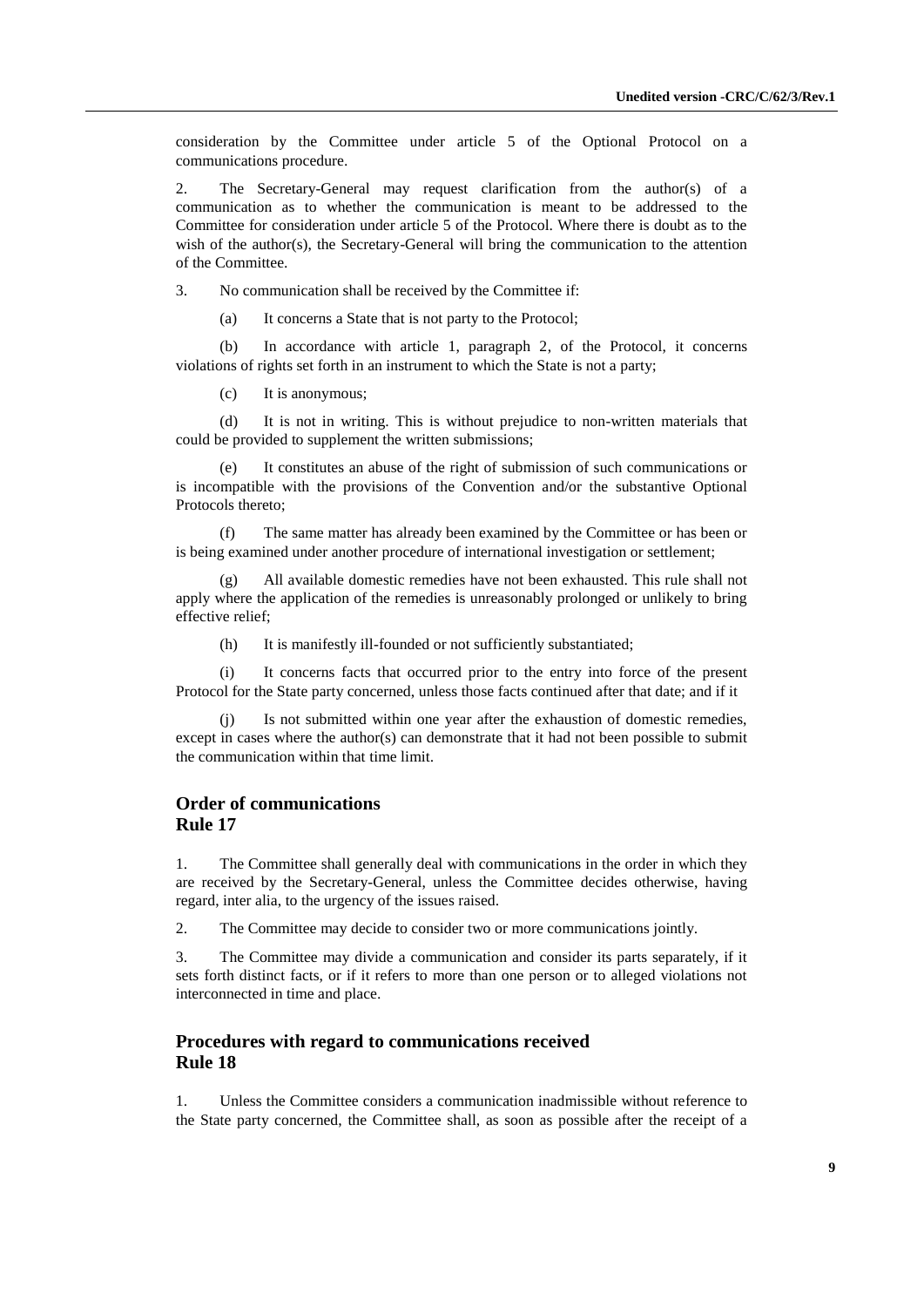communication, transmit it confidentially to the State party concerned and request that the State party provide written observations and comments.

2. Any request made in accordance with paragraph 1 of the present rule shall include a statement indicating that such a request does not imply that a decision has been reached on the question of the admissibility or the merits of the communication.

3. As soon as possible and within six months after receipt of the Committee's request under the present rule, the State party shall submit to the Committee written explanations or statements that relate to the admissibility and the merits of the communication, as well as to any remedy that may have been provided in the matter.

4. The Committee may request written explanations or statements that relate only to the admissibility of a communication but, in such cases, the State party may nonetheless submit written explanations or statements that relate to both the admissibility and the merits of a communication as soon as possible and within six months of the Committee's request.

5. A State party that has received a request for a written reply in accordance with paragraph 1 of the present rule may submit a request in writing that the communication be rejected as inadmissible, setting out the grounds for such inadmissibility, provided that such a request is submitted to the Committee as soon as possible and within two months of the request made under paragraph 1.

6. On the basis of the information provided by the State party to support its request under paragraph 5 of the present rule and comments by the author(s) thereon, the Committee may decide to consider the admissibility separately from the merits.

7. A submission by the State party of a request in accordance with paragraph 5 of the present rule shall not extend the period of six months given to the State party to submit its written explanations or statements, unless the Committee decides to consider the admissibility separately from the merits.

8. If the State party concerned disputes the allegations of the author(s), in accordance with article 7, paragraph 1 (e), of the Protocol, that all available and effective domestic remedies have been exhausted, the State party shall give details of the effective remedies available to the alleged victim(s) in the particular circumstances of the case.

9. The Committee may request the State party or the author(s) of the communication to submit, within fixed time limits, additional written explanations or observations relevant to the issues of the admissibility or the merits of a communication.

10. The Secretary-General shall transmit to each party the submissions made by the other party pursuant to the present rule, as well as any other documentation submitted to the Committee. Each party shall be afforded an opportunity to comment on those submissions within fixed time limits. Non-receipt of such comments within the established time limit shall not generally delay the consideration of the communication.

### **Oral hearing Rule 19**

1. The Committee may decide to invite the author(s) and/or alleged victim(s) as well as representatives of the State party concerned in order to provide, in person or by way of video or teleconference, further clarifications or to answer questions on the admissibility and/or merits of the communication, provided that the Committee deems it to be in the best interests of the child(ren). The Committee may also decide to invite a third party intervener, after consultation with the parties. Any hearing shall be conducted in a closed meeting, unless both parties agree to a public meeting and the Committee deems it to be in the best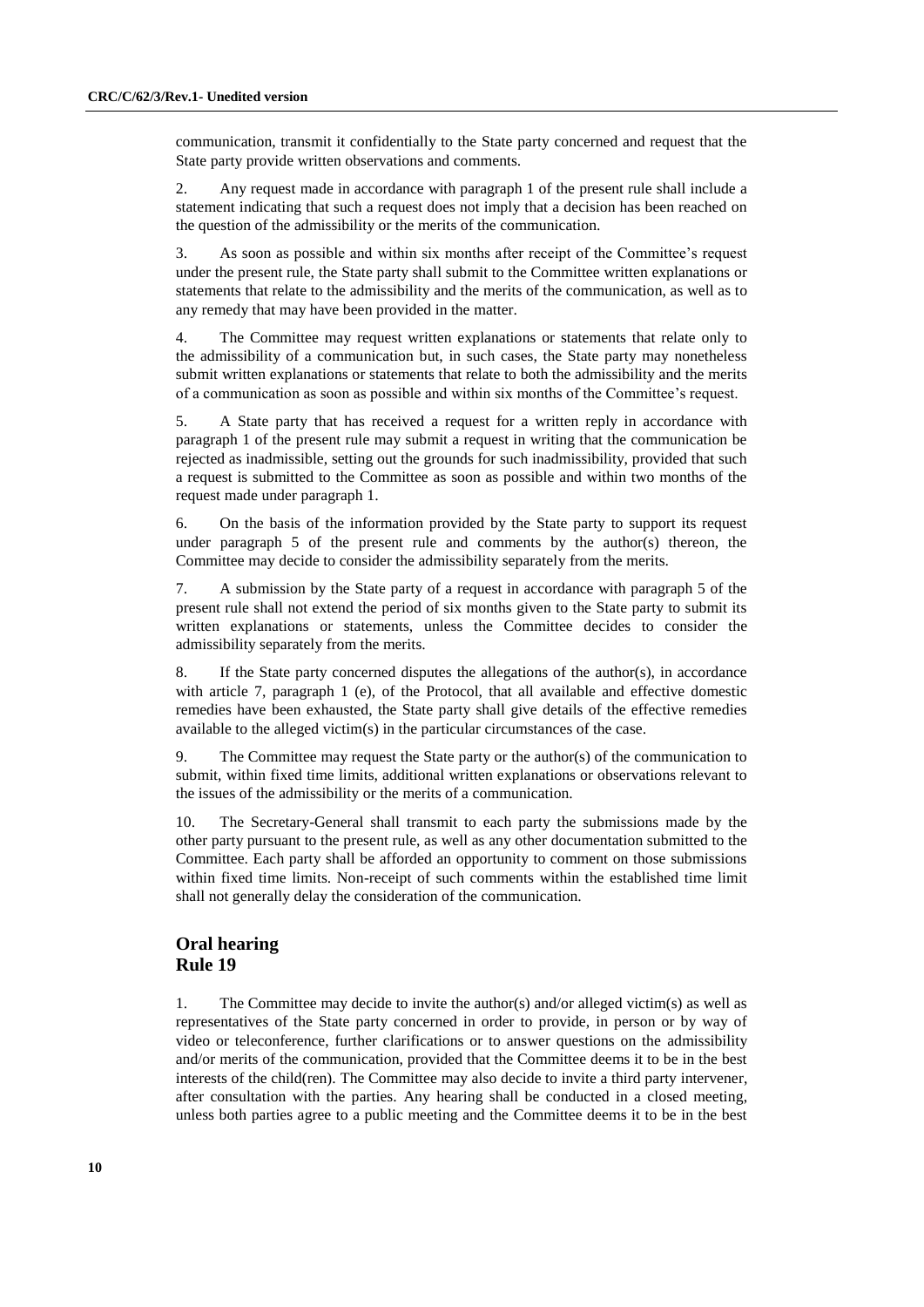interests of the child(ren). The hearings of alleged victims(s) will not be conducted in the presence of State representatives, unless the alleged victim(s) so request and the Committee deems it in the best interests of the child(ren). The Committee shall guarantee childsensitive procedures at hearings of the alleged victim(s) and it shall ensure that the views of the alleged victim(s) are given due weight in accordance with their age and maturity. The non-appearance of a party will not prejudice the consideration of the case.

2. Information that a hearing will take or has taken place and the contents thereof will be transmitted to the other party, who will be allowed to make appropriate submissions.

### **Admissibility of communications Rule 20**

1. The Committee shall as quickly as possible, by a simple majority and in accordance with the following rules, decide whether the communication is admissible or not under the Protocol.

2. The decision to declare a communication admissible may be taken by a working group established under the present rules provided that all its members so agree.

3. A working group, established under the present rules, may declare a communication inadmissible provided that all its members so decide. Its decision is to be transmitted to the Committee plenary, which may confirm it without formal discussion, unless a Committee member requests such discussion.

4. Where a communication is brought to the Committee on behalf of a child or a group of children without evidence of her/his/their consent, after consideration of the particular circumstances of the case and the information provided, the Committee may decide that it is not in the best interests of the child(ren) concerned to examine the communication.

#### **Inadmissible communications**

#### **Rule 21**

1. Where the Committee decides that a communication is inadmissible, it shall, through the Secretary-General, without delay, communicate to the extent possible in an adapted and accessible format its decision and the reasons for that decision to the author(s) of the communication and to the State party concerned.

2. A decision of the Committee declaring a communication inadmissible may be reviewed by the Committee upon receipt of a written request submitted by or on behalf of the author(s) indicating that the reasons for inadmissibility no longer apply.

### **Communications declared admissible prior to the submission of the State party's observations on merits**

#### **Rule 22**

1. Decisions declaring a communication admissible prior to the submission of the State party's observations on merits, in accordance with rule 18, paragraph 6, of the present rules, shall be transmitted, through the Secretary-General, to the author(s) of the communication and to the State party concerned.

2. The Committee may revoke its decision that a communication is admissible in the light of any explanation or statements submitted by the State party and/or the author(s).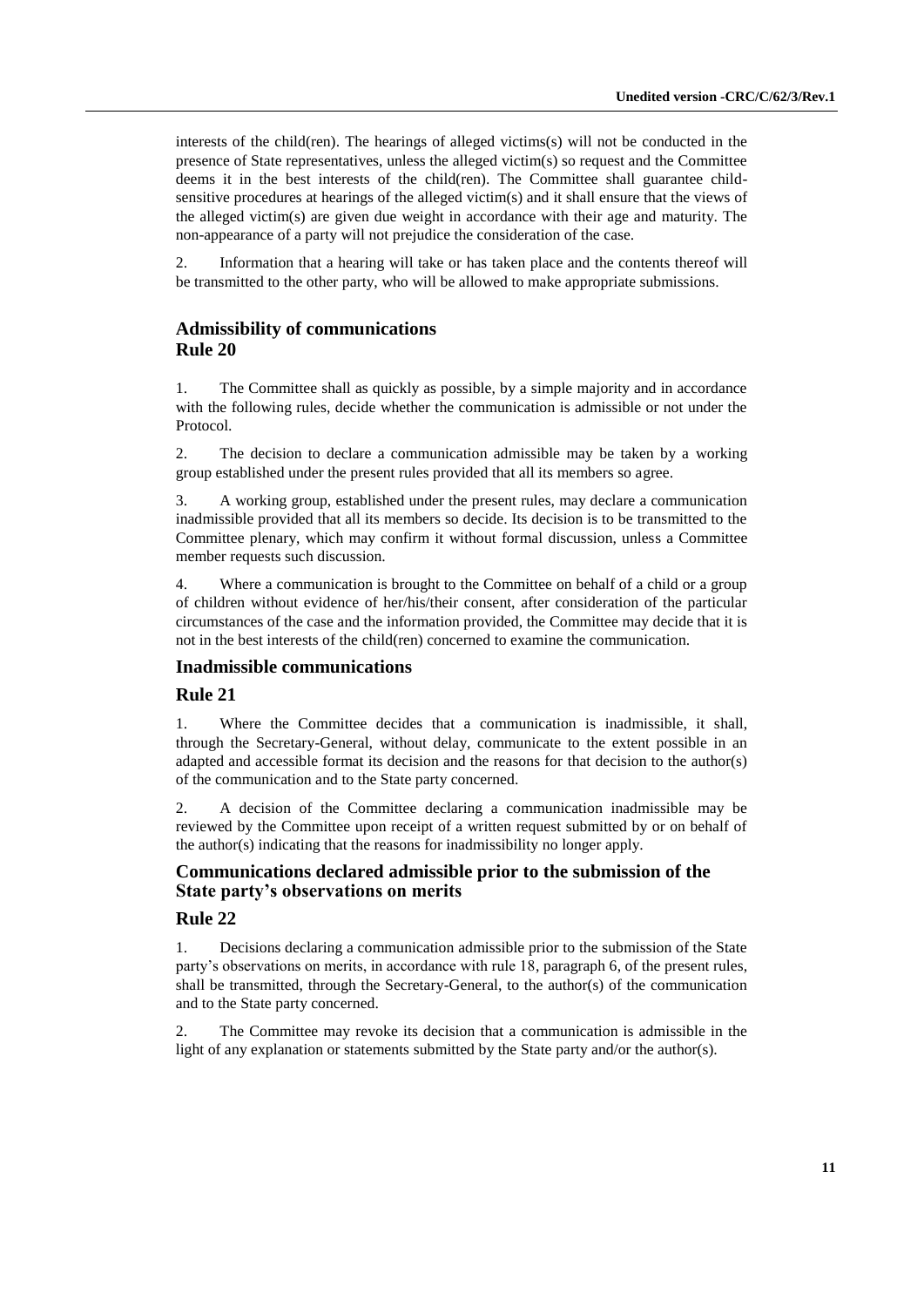### **Examination of communications on their merits Rule 23**

1. At any time after the receipt of a communication and before a determination on the merits has been reached, the Committee may consult or receive, as appropriate, relevant documentation emanating from all other United Nations organs, bodies, specialized agencies, funds, programmes and mechanisms, including the other treaty bodies instituted by international instruments and the special procedures of the United Nations, and other international organizations, including from regional human rights systems, as well as nongovernmental organizations, National Human Rights Institutions and other relevant specialized institutions mandated to promote and protect the rights of the child, and all relevant State institutions, agencies or offices that may assist in the examination of the communication.

2. The Committee shall formulate its Views on the communication in the light of all documentation submitted to it by the author(s) of the communication, by the State party concerned, or by any other sources referred to in paragraph 1 of the present rule, provided that this information has been duly transmitted to the parties concerned and that each party has been afforded an opportunity to comment thereon within fixed time limits.

3. Consideration by the Committee of information submitted by third parties, pursuant to paragraph 2 of the present rule, does not in any way imply that these third parties become a party to the proceedings.

4. The Committee may refer any communication to a working group to make recommendations to the Committee on the merits of the communication.

#### **Individual opinions Rule 24**

Any member of the Committee who has participated in the decision may request that the text of her or his individual opinion be appended to the Committee's decision or Views. The Committee may fix time limits for the submission of such individual opinions.

### **Friendly settlement Rule 25**

1. At the request of any of the parties pursuant to article 9 of the Protocol, at any time after receipt of a communication and before a determination on the merits has been reached, the Committee shall make available its good offices to the parties with a view to reaching a friendly settlement of the matter said to amount to a violation of the Convention and/or the substantive Optional Protocols thereto and submitted for consideration under the Protocol, on the basis of respect for the obligations set forth in the Convention and/or the substantive Optional Protocols thereto.

2. The friendly settlement procedure shall be conducted on the basis of consent of the parties.

3. The Committee may designate one or more of its members to facilitate negotiations between the parties.

4. The friendly settlement procedure shall be confidential and without prejudice to the parties' submissions to the Committee. No written or oral communication and no offer or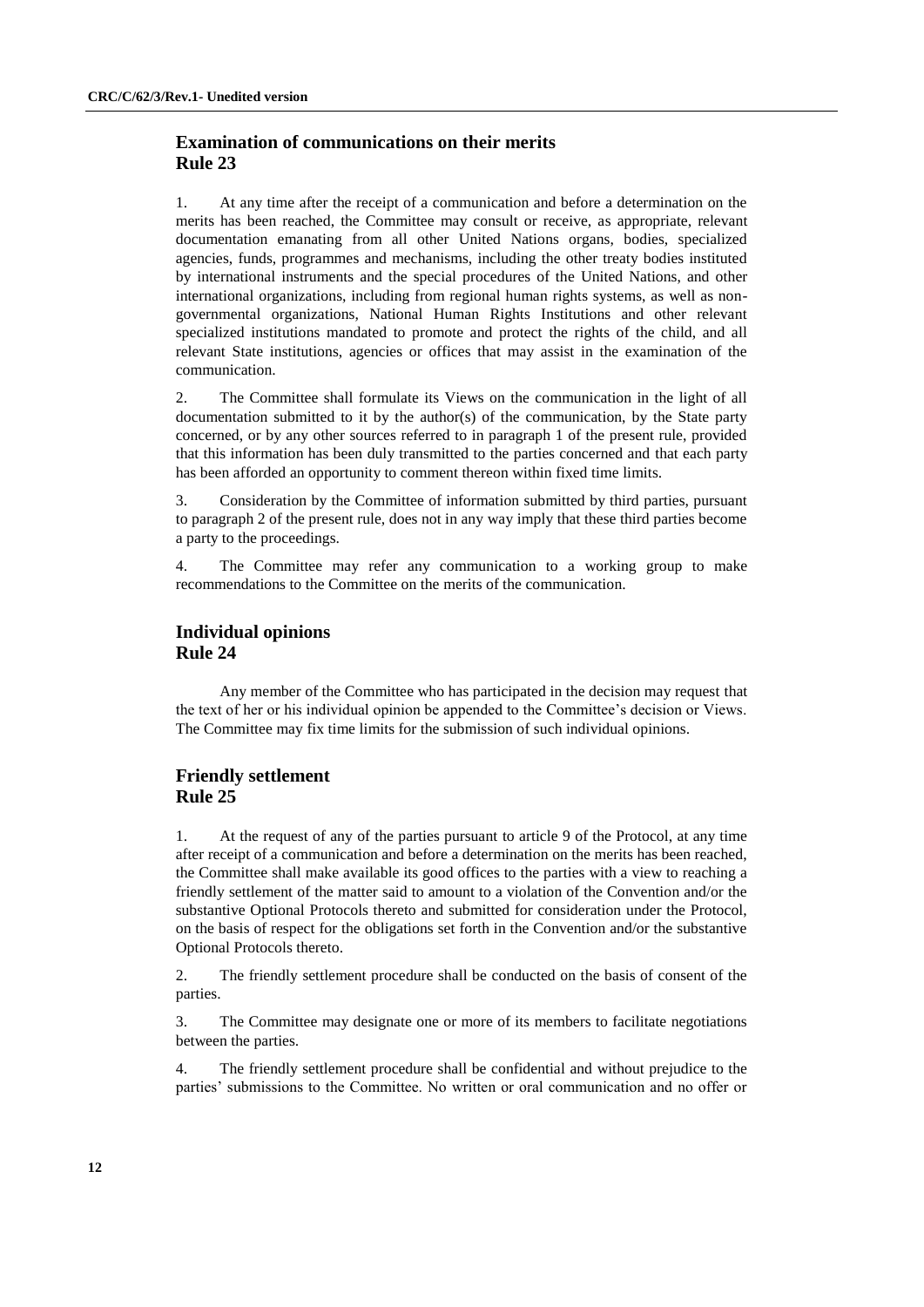concession made in the framework of the attempt to secure a friendly settlement may be used against the other party in the communication proceedings before the Committee.

5. The Committee may terminate its facilitation of the friendly settlement procedure if it concludes that the matter is not susceptible to reaching a resolution or any of the parties does not consent to its application, decides to discontinue it, or does not display the requisite will to reach a friendly settlement based on respect for the obligations set forth in the Convention and/or the substantive Optional Protocols thereto.

6. Once both parties have expressly agreed to a friendly settlement, the Committee shall adopt a decision with a statement of the facts and of the solution reached. Prior to adopting that decision, the Committee shall ascertain whether the author(s) of the communication have consented to the friendly settlement agreement. In all cases, the friendly settlement must be based on respect for the obligations set forth in the Convention and/or the substantive Optional Protocols thereto. The Committee will not accept any friendly settlement that is not based on respect for the obligations set forth in the Convention and/or the substantive Optional Protocols thereto.

7. If no friendly settlement is reached, the Committee shall continue the examination of the communication in accordance with the present rules.

### **Discontinuation of communications Rule 26**

The Committee may discontinue the consideration of a communication, when, inter alia, the reasons for its submission for consideration under the Convention and/or the substantive Optional Protocols thereto have become moot.

### **The Committee's decisions on the admissibility, pursuant to a friendly settlement and Views on the merits Rule 27**

1. The Committee's decisions on admissibility or inadmissibility of a communication, its decisions closing its consideration of a communication following a friendly settlement and its Views on the merits shall be written in accessible language, adapted, to the extent possible, to the age and maturity of the alleged victim(s).

2. The Committee shall not decide on the merits of the communication without having considered the applicability of all of the admissibility grounds referred to in article 7 of the Optional Protocol.

3. Without delay, the Committee shall, through the Secretary-General, communicate its decisions and Views to the State party concerned and to the author(s) of the communication. In its decisions or Views, the Committee may indicate that they shall be transmitted to third parties and that they will be made public.

4. In the event that the Committee finds that the State party has violated its obligations under the Convention or its substantive Optional Protocols to which the State is party, it will make recommendations on the remedies for the alleged victim(s), such as, inter alia, rehabilitation, reparation, financial compensation, guarantee of non-repetition, requests to prosecute the perpetrator(s), as well as indicate the time limit for their application. The Committee may also recommend that the State party take legislative, institutional or any other kind of general measures to avoid the repetition of such violations.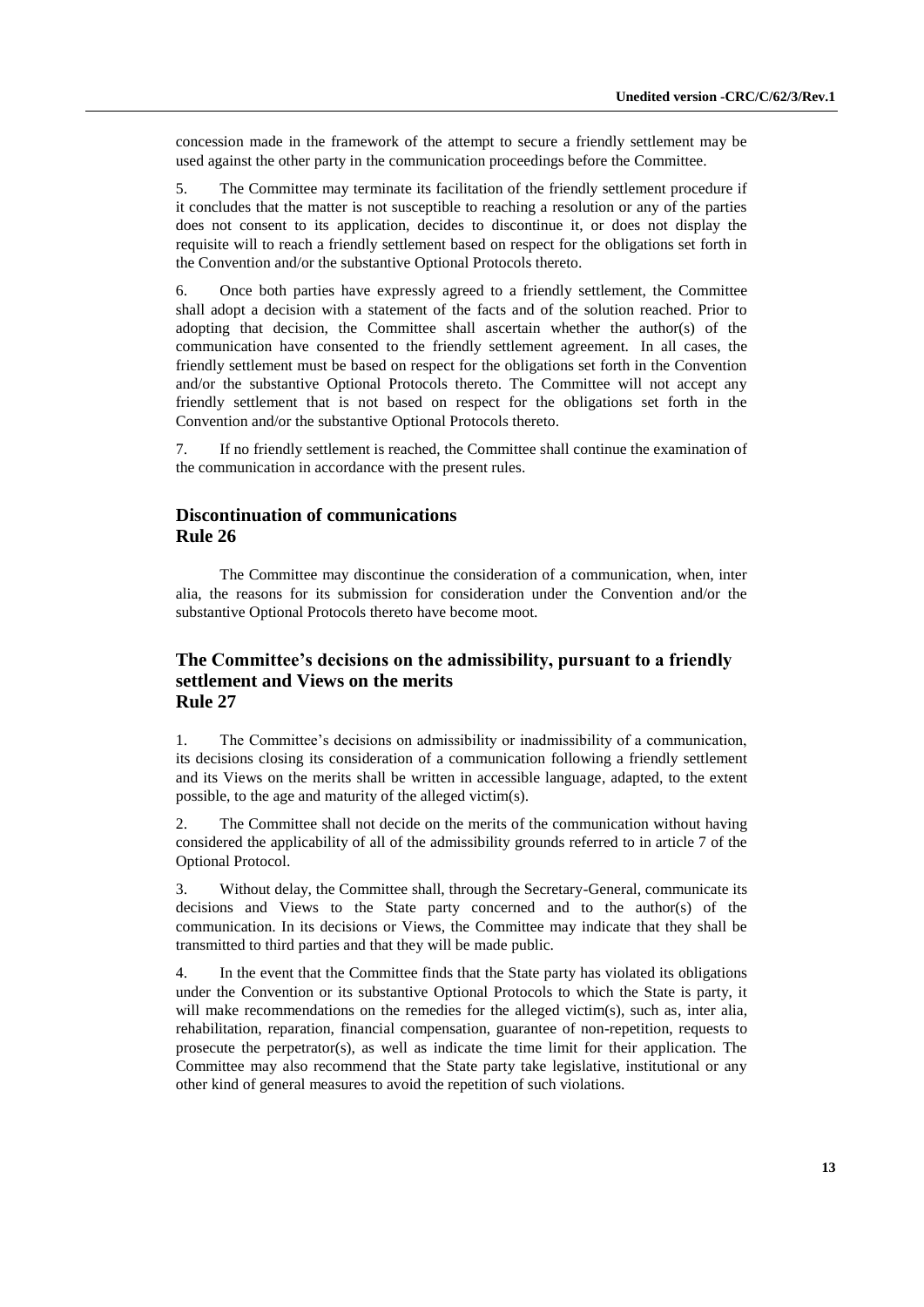5. The Committee shall include summaries of its decisions on admissibility or inadmissibility of a communication, its decisions closing its consideration of a communication following a friendly settlement and its Views on the merits in its report under article 44, paragraph 5, of the Convention and article 16 of the Protocol.

### **Follow-up to Views of the Committee and friendly settlement agreements Rule 28**

1. As soon as possible and within six months of the Committee's transmittal of its Views on a communication or decision that a friendly settlement has closed its consideration of a communication, the State party concerned shall submit to the Committee a written response, which shall include information on action taken, if any, in the light of the Views and recommendations of the Committee or a friendly settlement agreement.

2. After the six-month period referred to in paragraph 1 of the present rule, the Committee may invite the State party concerned, the author(s) or any other relevant actor to submit further information about any measures the State party has taken in response to its Views or recommendations or in response to a friendly settlement agreement.

3. The Committee shall, through the Secretary-General, transmit the information received from the State party to the author(s) of the communication.

4. The Committee may request the State party to include information on any action taken in response to its Views, recommendations or decisions closing the consideration of a communication following a friendly settlement agreement in its subsequent reports under article 44 of the Convention, article 12 of the Optional Protocol on the sale of children, child prostitution and child pornography and article 8 of the Optional Protocol on the involvement of children in armed conflict.

5. The Committee shall designate for follow-up on Views or decisions closing the consideration of a communication following a friendly settlement in accordance with article 11 of the Protocol a rapporteur or working group to ascertain the measures taken by the State party to give effect to the Committee's Views, recommendations or decisions closing its consideration following a friendly settlement agreement.

6. A rapporteur or working group may make such contacts and take such action as may be appropriate for the due performance of their assigned functions and shall make such recommendations for further action by the Committee as may be necessary.

7. In addition to written representations and meetings with duly accredited representatives of the State party, a rapporteur or working group may seek information from the author(s) of the communications and other relevant sources.

8. A rapporteur or working group shall report to the Committee on follow-up activities at each session of the Committee.

9. The Committee shall include information on follow-up activities and, where appropriate, a summary of the explanations and statements of the State party concerned and the Committee's own suggestions and recommendations in its report under article 44, paragraph 5, of the Convention and article 16 of the Protocol.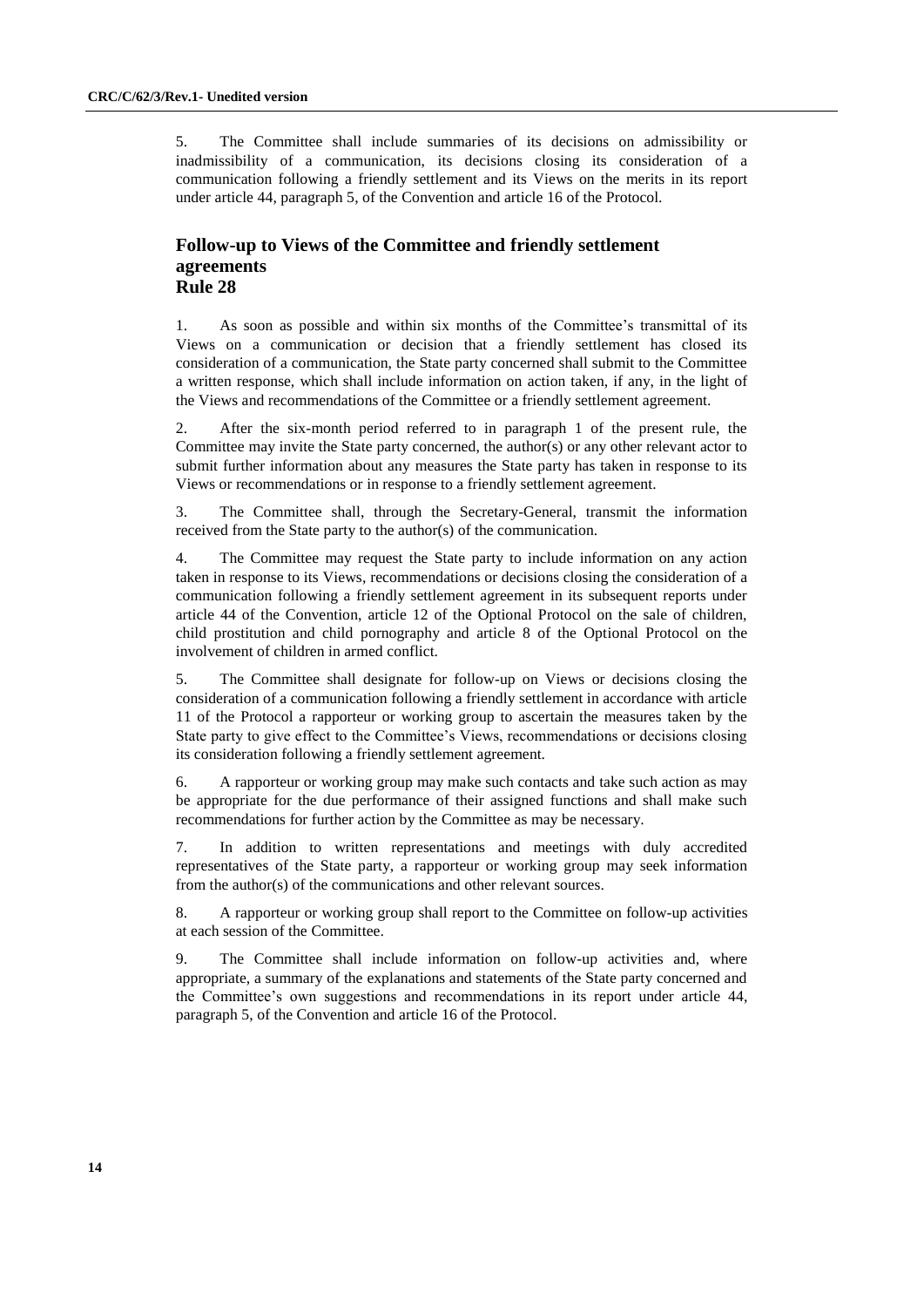### **Confidentiality of communications Rule 29**

1. Communications submitted under the Protocol shall be examined by the Committee in closed meetings.

2. All working documents prepared by the Secretary-General for the Committee shall be confidential unless the Committee decides otherwise.

3. The Secretary-General or the Committee shall not make public any communication, submissions or information relating to a communication prior to the date on which a decision on inadmissibility, Views or decisions closing its consideration following a friendly settlement agreement is/are issued.

4. The names of the author(s) and/or alleged victim(s) of a communication shall not be published in the Committee's inadmissibility decision, Views or decisions closing its consideration following a friendly settlement agreement, except where, in view of the age and maturity of the victim(s), express consent may be provided to publish their names.

5. The Committee may request the author(s) of a communication or the State party concerned to keep confidential the whole or part of any submission or information relating to the proceedings.

6. Subject to article 4, paragraph 2, of the Protocol and paragraphs 4 and 5 of the present rule, nothing in this rule shall affect the right of the author(s) or the State party concerned to make public any submission or information bearing on the proceedings.

7. Subject to article 4, paragraph 2, of the Protocol and paragraphs 4 and 5 of the present rule, the Committee's decisions on inadmissibility, Views and decisions closing its consideration following a friendly settlement agreement shall be made public. The Committee may also decide to make its decisions on admissibility public, even though such decisions do not close the consideration of a case.

8. The Secretary-General shall be responsible for the distribution, without delay, of the Committee's decisions on admissibility, inadmissibility, Views or decisions closing its consideration following a friendly settlement agreement to the author(s) and the State party concerned.

9. Unless the Committee decides otherwise, and subject to article 4, paragraph 2, of the Protocol, information related to follow-up to the Committee's Views and recommendations and decisions closing its consideration following a friendly settlement agreement shall not be confidential.

# **Part three Proceedings under the inquiry procedure of the Optional Protocol**

### **Applicability Rule 30**

Rules 30 to 42 of the present rules shall not be applied to a State party which, in accordance with article 13, paragraph 7, of the Protocol, declared at the time of ratification of or accession to the Protocol that it does not recognize the competence of the Committee as provided for in article 13 thereof, unless that State party has subsequently withdrawn its declaration in accordance with article 13, paragraph 8, of the Protocol.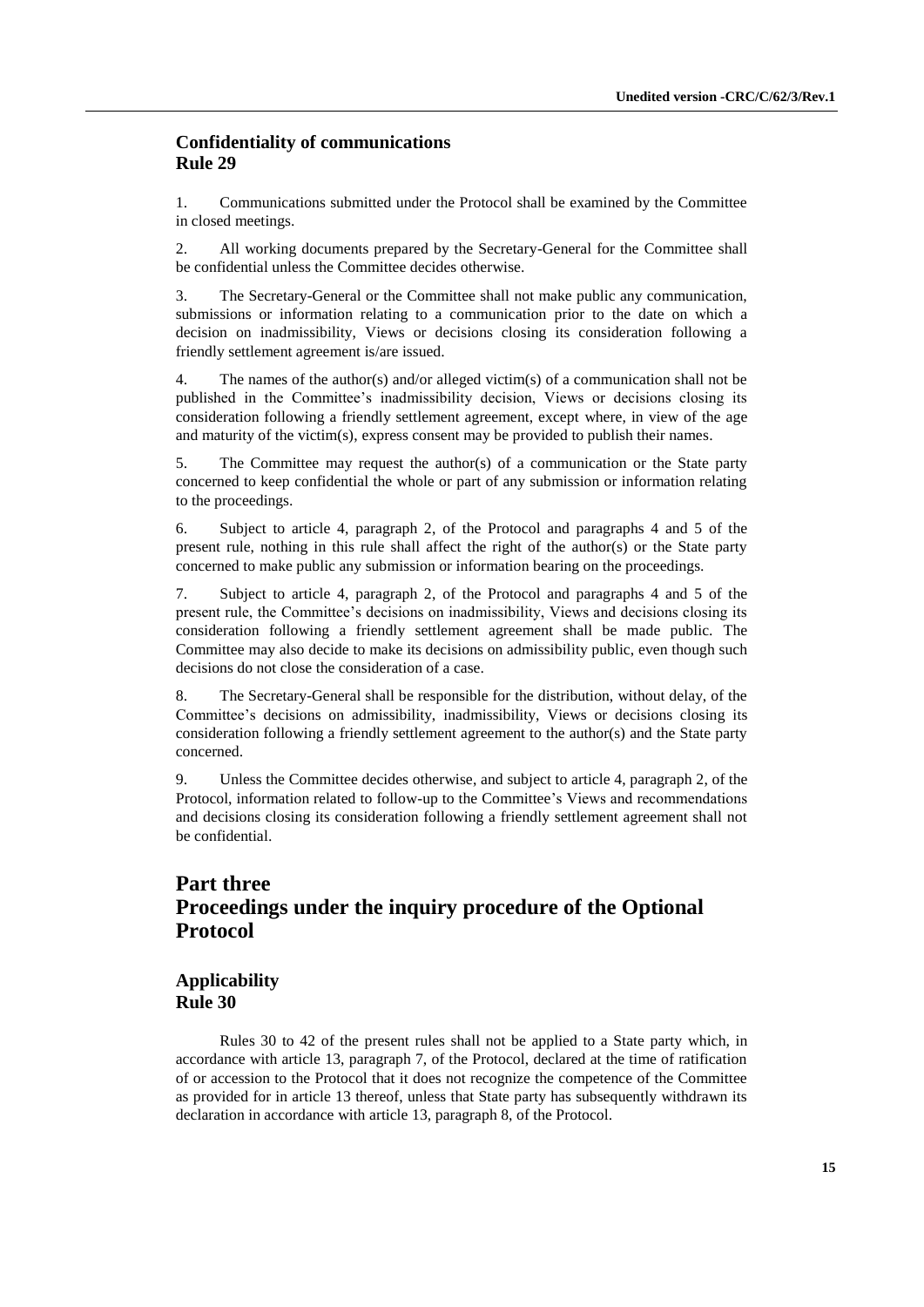### **Transmission of information to the Committee Rule 31**

1. In accordance with the present rules, the Secretary-General shall bring to the Committee's attention reliable information that is or appears to be submitted for the Committee's consideration under article 13, paragraph 1, of the Protocol, indicating grave or systematic violations by a State party of any of the rights set forth in the Convention or in the substantive Optional Protocols thereto.

2. The Committee may, on its own initiative, in case of reliable information on the existence of grave and systematic violations against children in a State party, initiate an inquiry.

#### **Summary of information Rule 32**

The Secretary-General, as appropriate, shall prepare and circulate to the members of the Committee a brief summary of the information submitted in accordance with rule 2 of the present rules.

### **Confidentiality Rule 33**

1. All documents and proceedings of the Committee relating to the conduct of the inquiry shall remain confidential, without prejudice to the provisions of article 13, paragraph 6, of the Protocol.

2. Meetings of the Committee, during which inquiries under article 13 of the Protocol are considered, shall be closed.

### **Preliminary consideration of the information by the Committee Rule 34**

1. The Committee may, through the Secretary-General, ascertain the reliability of the information and/or the sources of the information brought to its attention under article 13 of the Protocol. It may seek to obtain additional relevant information substantiating the facts of the situation.

2. The Committee shall determine whether the information received contains reliable information indicating grave or systematic violations of rights set forth in the Convention or in the substantive Optional Protocols thereto by the State party concerned.

3. The Committee may designate one or more of its members to assist it in carrying out its duties under the present rule.

### **Examination of information Rule 35**

1. If the Committee is satisfied that the information received is reliable and appears to indicate grave or systematic violations of rights set forth in the Convention or in the substantive Optional Protocols thereto by the State party concerned the Committee shall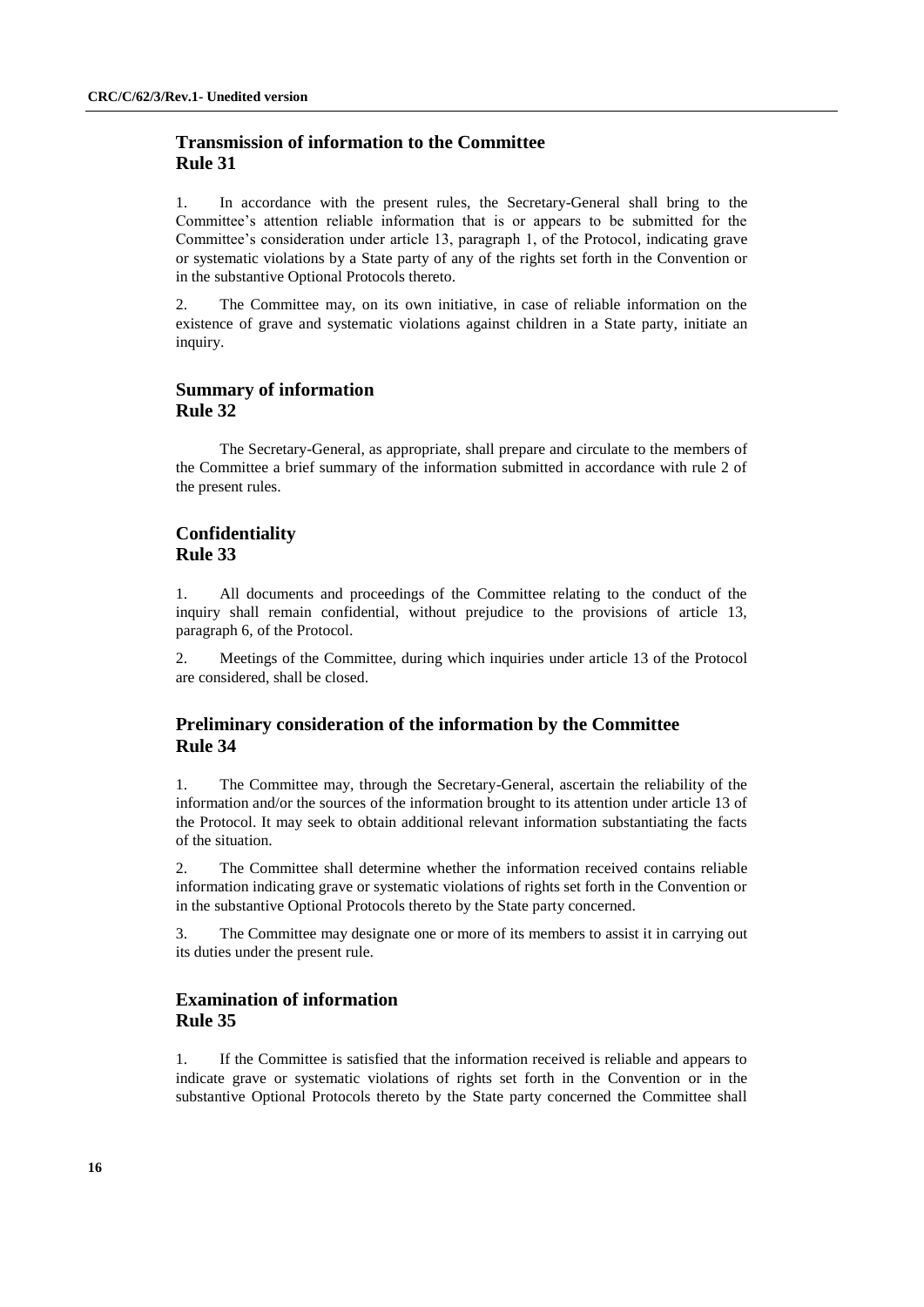invite the State party, through the Secretary-General, to cooperate in the examination and, to this end, to submit observations without delay with regard to the information concerned.

2. The Committee shall take into account any observations that may be submitted by the State party concerned, as well as any other relevant information.

3. The Committee may decide to obtain additional information, inter alia, from the following:

(a) Representatives of the State party concerned;

(b) Governmental organizations;

(c) United Nations bodies, specialized agencies, funds, programmes and mechanisms;

(d) International organizations, including from regional human rights systems;

(e) National Human Rights Institutions and other relevant specialized institutions mandated to promote and protect the rights of the child;

- (f) Non-governmental organizations;
- (g) Individuals, including children.

4. The Committee shall decide the form and manner in which such additional information will be obtained.

#### **Establishment of an inquiry Rule 36**

1. Taking into account any observations that may have been submitted by the State party concerned, as well as other reliable information, the Committee may designate one or more of its members to conduct an inquiry and to report urgently to the Committee.

2. An inquiry shall be conducted confidentially and in accordance with any modalities determined by the Committee.

3. Taking into account the Convention, the three Optional Protocols and the present rules of procedure, the member(s) designated by the Committee to conduct the inquiry shall determine their own methods of work.

4. During the period of the inquiry, the Committee may defer the consideration of any report that the State party concerned may have submitted pursuant to article 44 of the Convention, article 12 of the Optional Protocol on the sale of children, child prostitution and child pornography and article 8 of the Optional Protocol on the involvement of children in armed conflict.

### **Cooperation of the State party concerned Rule 37**

1. The Committee shall seek the cooperation of the State party concerned at all stages of an inquiry.

2. The Committee may request the State party concerned to nominate a representative to meet with the member(s) designated by the Committee.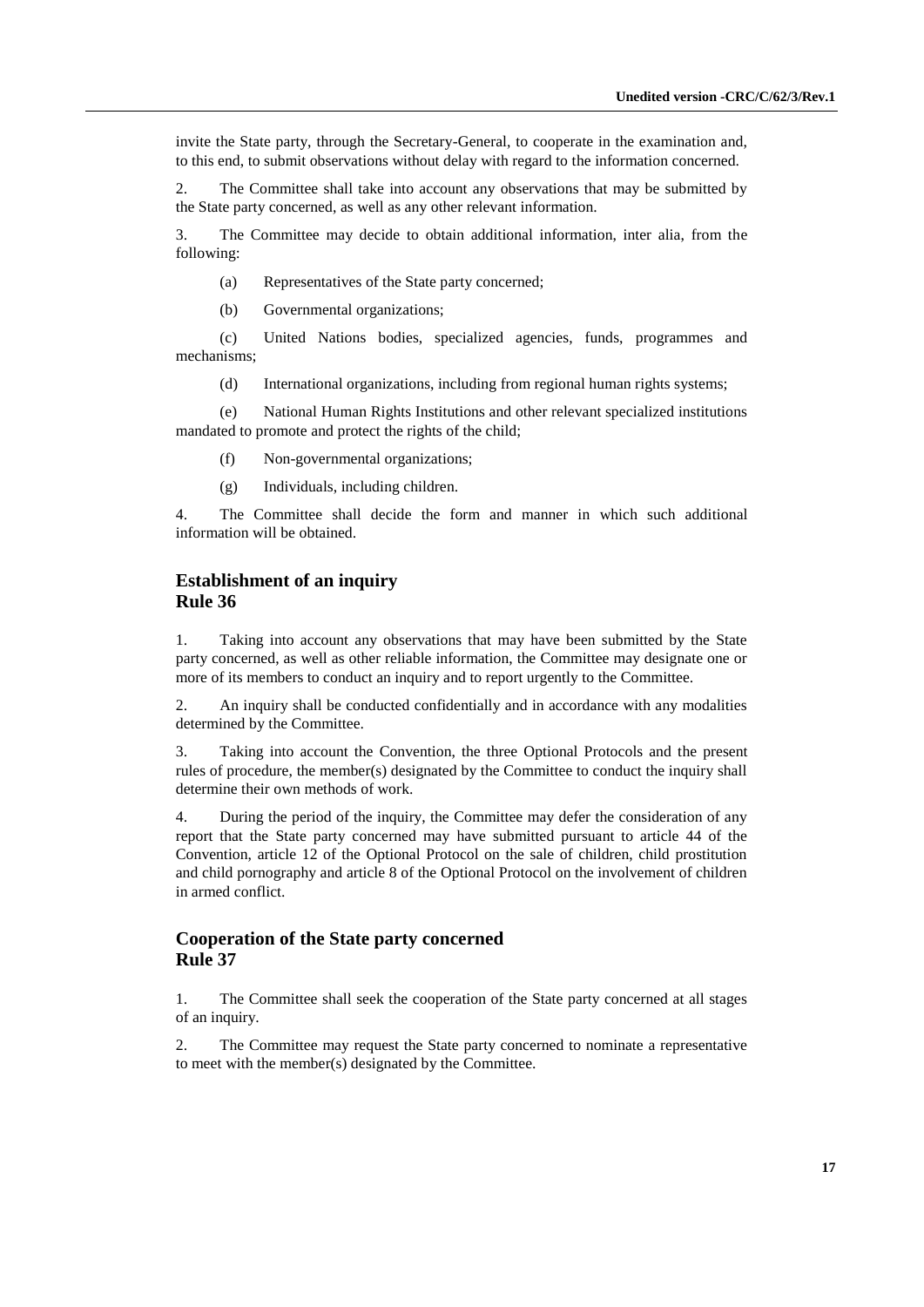3. The Committee may request the State party concerned to provide the member(s) designated by the Committee with any information that they or the State party may consider relevant to the inquiry.

### **Visits Rule 38**

1. Where warranted and with the consent of the State party, the inquiry may include a visit to the territory of the State party concerned.

2. If the State party concerned agrees to the visit, the Committee and the State party shall work together to define the modalities of the visit and the State party shall provide the Committee with all the facilities needed for the successful completion of the visit, including free access to information, organizations, places and persons of interest.

3. The Committee shall inform the State party concerned of its wishes regarding the timing of the visit and the facilities required to allow the member(s) designated by the Committee to conduct the inquiry to carry out her/his/their task.

### **Hearings Rule 39**

1. During the visits, the designated member(s) of the Committee may conduct hearings in order to determine facts or issues relevant to the inquiry.

2. The conditions and guarantees concerning any hearings held in accordance with paragraph 1 of the present rule shall be established by the designated member(s) of the Committee visiting the State party. In so doing, the member(s) shall be guided by the principles in article 2 of the Protocol.

3. If a child or children is/are heard, the designated member(s) of the Committee shall guarantee child-sensitive procedures at hearings, and in particular shall ensure that the child(ren) are heard separately, and that her/his/their views are given due weight in accordance with her/his/their age and maturity.

### **Assistance during an inquiry Rule 40**

1. In addition to the staff and facilities that shall be provided by the Secretary-General in connection with an inquiry, including during a visit to the State party concerned, the designated member(s) of the Committee may, through the Secretary-General, invite interpreters and/or such persons with special competence in the fields covered by the Convention and its three Optional Protocols as are deemed necessary by the Committee to provide assistance at all stages of the inquiry.

2. Where such interpreters or other persons of special competence are not bound by the oath of allegiance to the United Nations, they shall be required to declare solemnly that they will perform their duties honestly, faithfully and impartially, and that they will respect the confidentiality of the proceedings.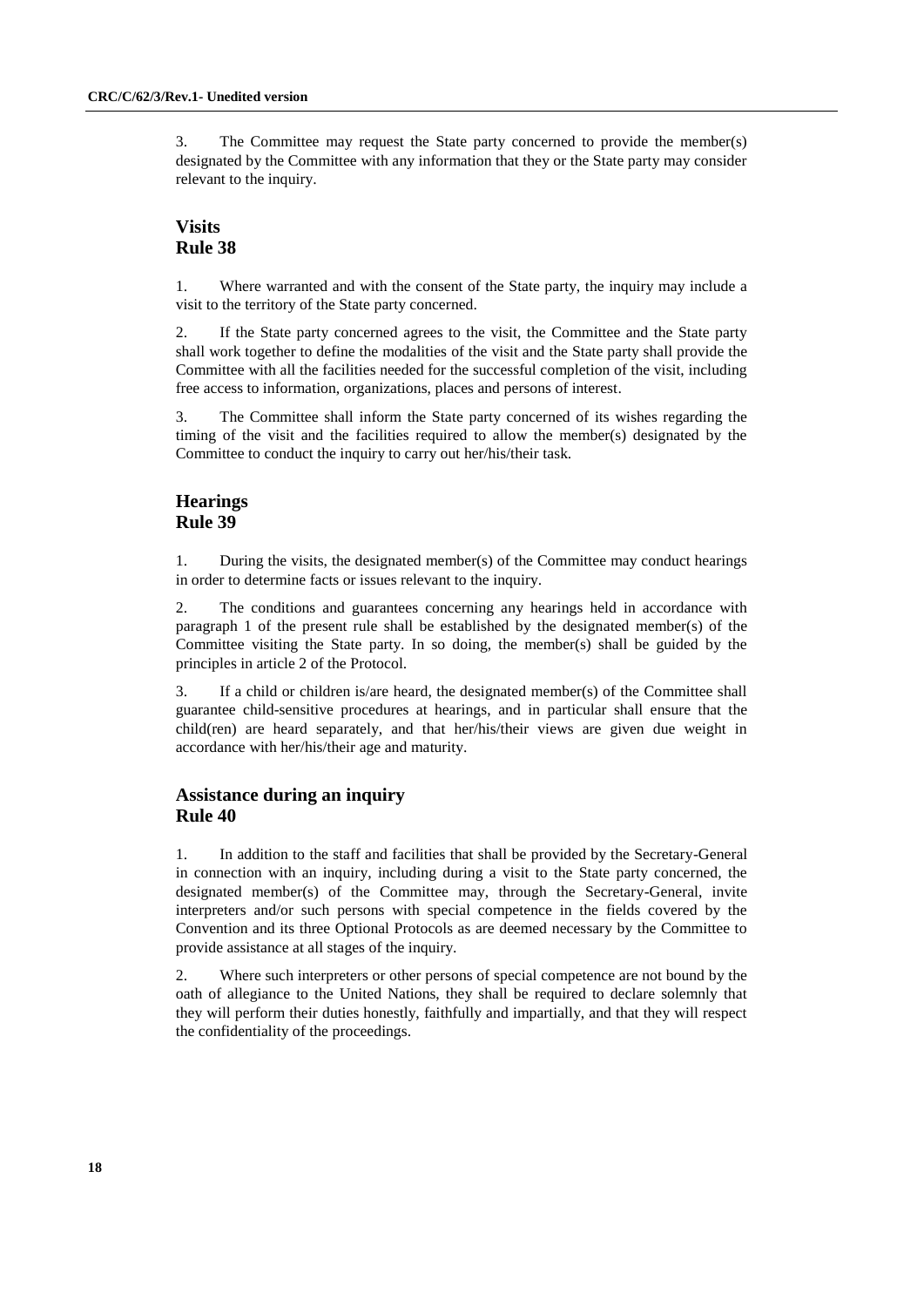### **Transmission of findings, comments or recommendations Rule 41**

1. After examining the findings of the designated member(s) submitted in accordance with rule 35 of the present rules, the Committee shall transmit the findings, through the Secretary-General, to the State party concerned, together with any comments and recommendations.

2. Such transmission of findings, comments and recommendations is without prejudice to article 13, paragraph 6, of the Protocol.

3. The State party concerned shall submit its observations on the findings, comments and recommendations to the Committee, through the Secretary-General, as soon as possible and within six months of their receipt.

#### **Follow-up action Rule 42**

The Committee may, if necessary, after the end of the period of six months referred to in article 13, paragraph 5, of the Protocol, invite the State party concerned, through the Secretary-General, to inform it of any measures taken and envisaged in response to an inquiry and to include, in its subsequent reports under article 44 of the Convention, article 12 of the Optional Protocol on the sale of children, child prostitution and child pornography and article 8 of the Optional Protocol on the involvement of children in armed conflict, details of any measures taken in response to the Committee's findings, comments and recommendations. The Committee may decide to obtain additional information from the sources mentioned in rule 35 of the present rules.

# **Part four Proceedings under the inter-State communications procedure of the Optional Protocol**

### **Transmission of inter-State communications to the Committee Rule 43**

1. The Secretary-General shall bring to the attention of the Committee, in accordance with the present rules, communications that are, or appear to be, submitted for consideration by the Committee under article 12 of the Protocol.

2. The Secretary-General may request clarification from the State party submitting a communication as to whether the communication is meant to be addressed to the Committee for consideration under article 12 of the Protocol. Where there is doubt as to the wish of the State party submitting a communication, the Secretary-General will bring the communication to the attention of the Committee.

3. A communication under article 12 of the Protocol may be submitted to the Committee by a State party which claims that another State party is not fulfilling its obligations under the Convention and/or the substantive Optional Protocols thereto, and which has made a declaration in accordance with article 12 of the Protocol.

- 4. The communication shall contain the information regarding:
	- (a) The name of the State party against which the communication is directed;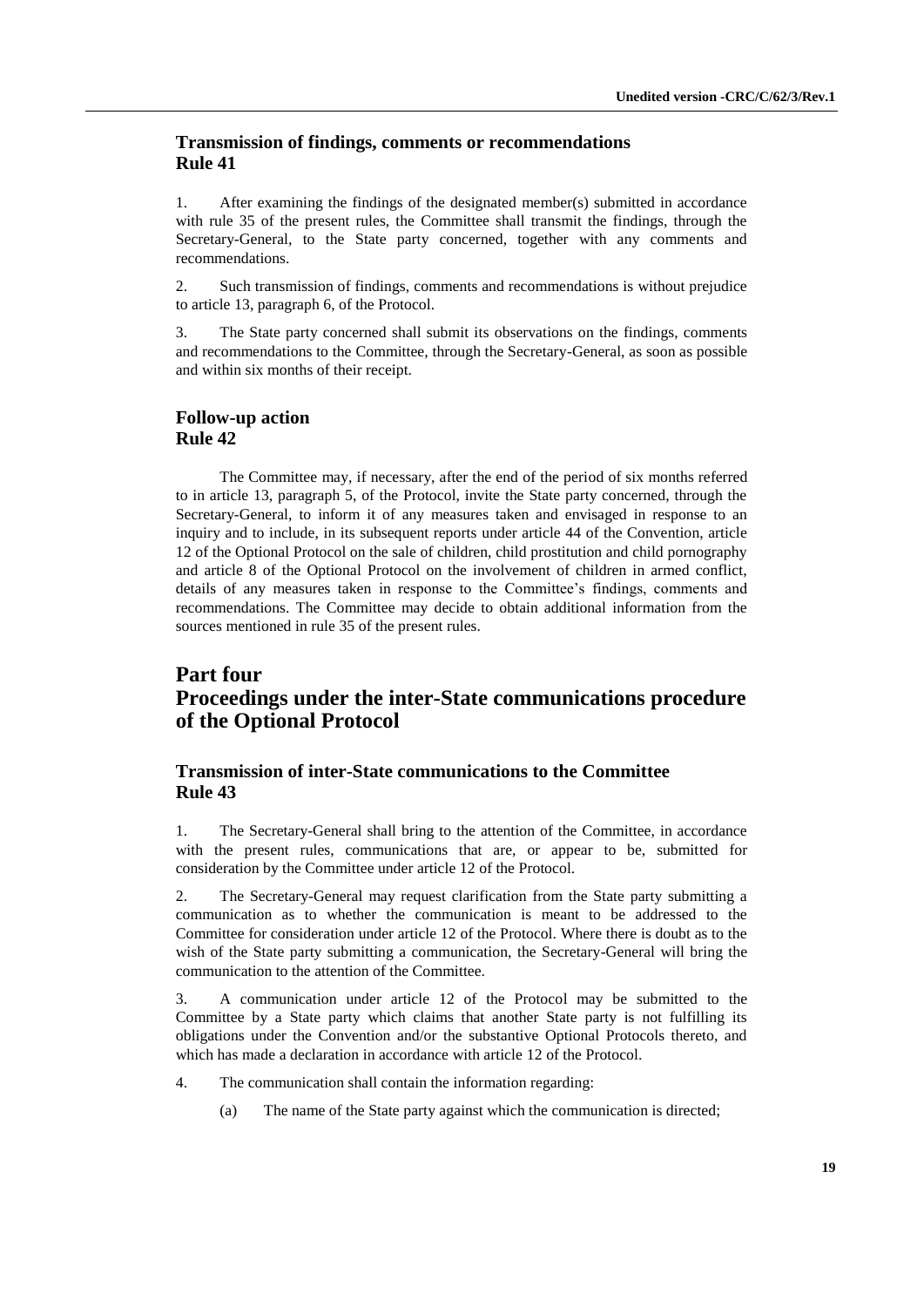(b) The declaration by the State party submitting a communication in accordance with article 12 of the Protocol;

(c) The provision or provisions of the Convention and/or the substantive Optional Protocols thereto alleged to have been violated;

- (d) The objectives of the communication;
- (e) The facts of the claim.

### **Information to the members of the Committee Rule 44**

The Secretary-General shall inform the members of the Committee without delay of any inter-State communications under rule 43 of the present rules and shall transmit to them without delay copies of the communications in the language of submission and any relevant information.

### **Requirement for the consideration of communications Rule 45**

A communication shall not be considered by the Committee unless both States parties concerned have made declarations under article 12 of the Protocol.

#### **Meetings Rule 46**

The Committee shall examine communications under article 12 of the Protocol in closed meetings.

### **Good offices Rule 47**

1. Subject to the provision of rule 45 of the present rules, the Committee shall proceed to make its good offices available to the States parties concerned with a view to reaching a friendly solution to the matter on the basis of respect for the obligations provided for in the Convention and the substantive Optional Protocols thereto.

2. For the purpose indicated in paragraph 1 of this rule, the Committee may, as appropriate, establish an ad hoc conciliation commission.

### **Request for information Rule 48**

The Committee may, through the Secretary-General, request the States parties concerned or either of them to submit additional information or observations in writing. The Committee shall set a time limit for the submission of such written information or observations. Further modalities for making written submissions shall be decided by the Committee, after consultation with the States parties concerned.